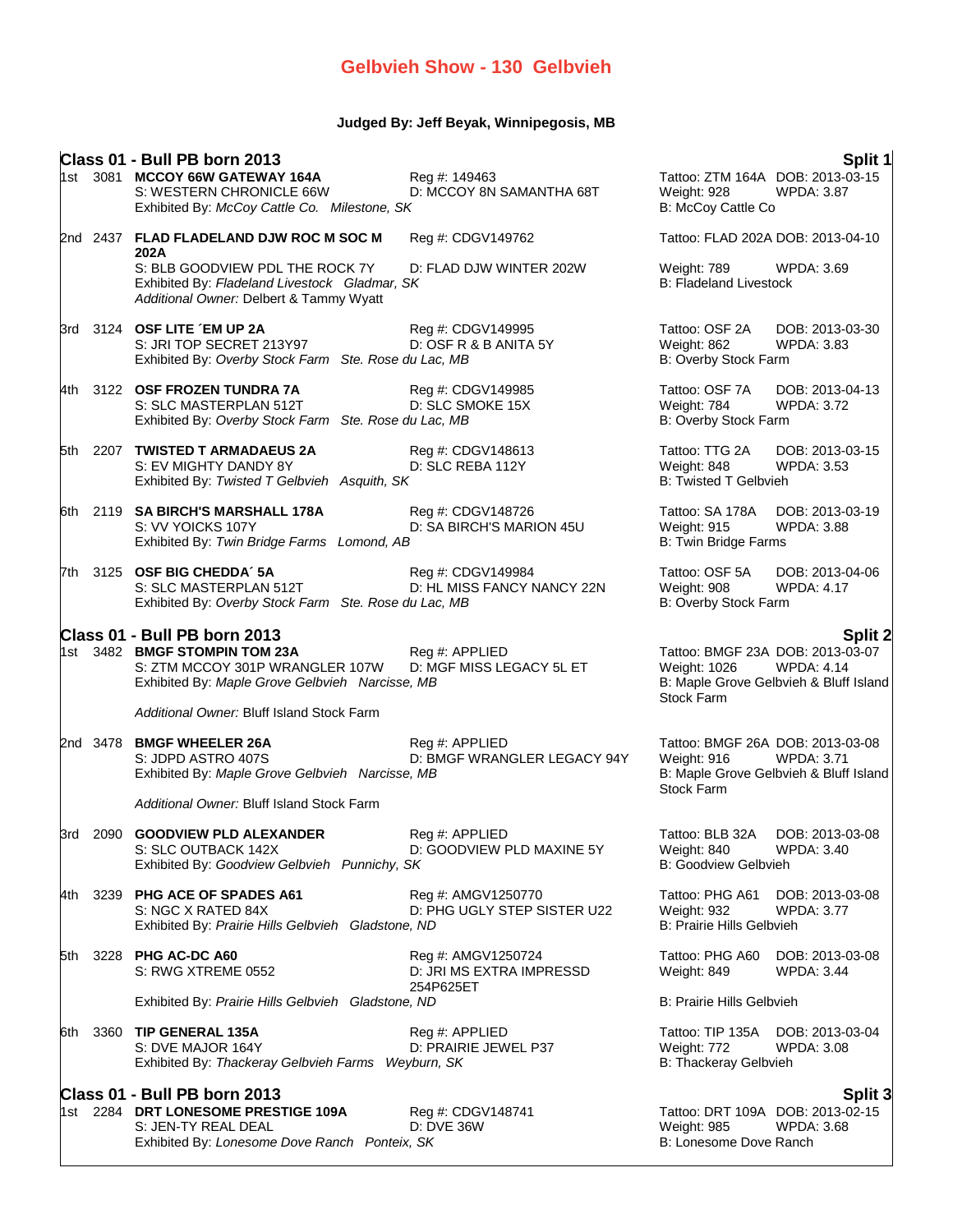|        |          | 2nd 3237 PHG PRAIRIE ALLSTAR A27<br>S: DVE DAVIDSON PAYDAY 59W<br>Exhibited By: Prairie Hills Gelbvieh Gladstone, ND                                                                                   | Reg #: AMGV1250765<br>D: PHG TIKI T77             | Tattoo: PHG A27<br>Weight: 962<br><b>B: Prairie Hills Gelbvieh</b> | DOB: 2013-02-24<br><b>WPDA: 3.71</b>                                                                       |
|--------|----------|--------------------------------------------------------------------------------------------------------------------------------------------------------------------------------------------------------|---------------------------------------------------|--------------------------------------------------------------------|------------------------------------------------------------------------------------------------------------|
| 3rd    |          | 2286 DRT LONESOME STETSON 60A<br>S: DRT HALL OF FAME 38X<br>Exhibited By: Lonesome Dove Ranch Ponteix, SK                                                                                              | Reg #: CDGV148857<br>D: RJD 225P                  | Tattoo: DRT 60A<br>Weight: 1046<br>B: Lonesome Dove Ranch          | DOB: 2013-02-08<br>WPDA: 3.80                                                                              |
| l4th.  |          | 3232 PHG ALPHA MALE A06<br>S: KTHU EL PASO X114<br>Exhibited By: Prairie Hills Gelbvieh Gladstone, ND                                                                                                  | Reg #: AMGV1250831<br>D: VVGR MISS 755T           | Weight: 917<br><b>B: Prairie Hills Gelbvieh</b>                    | Tattoo: PHG A06 DOB: 2013-02-16<br>WPDA: 3.43                                                              |
| 5th l  |          | 3354 TIP RED 56A<br>S: JDPD MAVADO 407T<br>Exhibited By: Thackeray Gelbvieh Farms Weyburn, SK                                                                                                          | Reg #: APPLIED<br>D: VCR LOVELACE 61U             | Tattoo: TIP 56A<br>Weight: 831<br>B: Thackeray Gelbvieh            | DOB: 2013-02-15<br><b>WPDA: 3.10</b>                                                                       |
| 6th    |          | 3085 MCCOY 66W HITCH 48A<br>S: WESTERN CHRONICLE 66W<br>Exhibited By: McCoy Cattle Co. Milestone, SK                                                                                                   | Reg #: 149408<br>D: MCCOY 147T PRIMA 80X          | Tattoo: ZTM 48A<br>Weight: 928<br>B: McCoy Cattle Co               | DOB: 2013-02-12<br><b>WPDA: 3.42</b>                                                                       |
| l7th l |          | 2260 RTG AMARILLO A210<br>S: RWG XTREME TRACTION 0521<br>Exhibited By: Rocky Top Gelbvieh Bashaw, AB                                                                                                   | Reg #: CDGV149587<br>D: RTG AMELIA ROSE Y213      | Weight: 840<br>B: Rocky Top Gelbvieh                               | Tattoo: RTG A210 DOB: 2013-02-14<br><b>WPDA: 3.12</b>                                                      |
|        |          | Class 01 - Bull PB born 2013                                                                                                                                                                           |                                                   |                                                                    | Split 4                                                                                                    |
|        |          | 1st 2427 FLAD FLADELAND BOOGYMAN 28A ET<br>S: FLAD FLADELAND MR.T 93Y ET<br>Exhibited By: Fladeland Livestock Gladmar, SK                                                                              | Reg #: CDGV149759<br>D: FLF BEACHGIRL 110P        | Weight: 1052<br><b>B: Fladeland Livestock</b>                      | Tattoo: FLAD 28A DOB: 2013-01-31<br><b>WPDA: 3.72</b>                                                      |
|        |          | 2nd 2088 GOODVIEW PLD APOLLO<br>S: SLC OUTBACK 142X<br>Exhibited By: Goodview Gelbvieh Punnichy, SK                                                                                                    | Reg #: APPLIED<br>D: GOODVIEW PLD MAUREEN 19W     | Tattoo: BLB 10A<br>Weight: 936<br>B: Goodview Gelbvieh             | DOB: 2013-01-30<br><b>WPDA: 3.30</b>                                                                       |
|        | 3rd 2298 | <b>DVE DAVIDSON WILLIE 15A</b><br>S: STON 6S<br>Exhibited By: Davidson Gelbvieh Ponteix, SK                                                                                                            | Reg #: CDGV148156<br>D: DVE DAVIDSON MISS JIM 1N  | Tattoo: DVE 15A<br>Weight: 1006<br>B: Davidson Gelbvieh            | DOB: 2013-01-26<br><b>WPDA: 3.49</b>                                                                       |
| 4th.   | 2431     | <b>FLAD FLADELAND BOOTLEGGER 21A</b><br>S: RWG TEXAS WORTH 9223<br>Exhibited By: Fladeland Livestock Gladmar, SK                                                                                       | Reg #: CDGV149758<br>D: FLAD FLADELAND SHIRAZ 59Y | Weight: 1012<br><b>B: Fladeland Livestock</b>                      | Tattoo: FLAD 21A DOB: 2013-01-30<br><b>WPDA: 3.56</b>                                                      |
|        |          | 5th 2114 AWB BIRCH'S HEAVY HAULER 14A<br>S: JRI HEAVY EQUIPMENT 125M3<br>Exhibited By: Twin Bridge Farms Lomond, AB<br>Additional Owner: Aaron Birch                                                   | Reg #: CDGV148659<br>D: AWB BIRCH'S MORGAN 48Y    | Weight: 1020<br><b>B: Twin Bridge Farms</b>                        | Tattoo: AWB 14A DOB: 2013-01-25<br><b>WPDA: 3.53</b>                                                       |
| 6th    |          | 2293 DVE DAVIDSON HUBA HUBA 32A<br>S: DDGR NAVAHO 188X<br>Exhibited By: Davidson Gelbvieh Ponteix, SK                                                                                                  | Reg #: CDGV148262<br>D: DVE DAVIDSON MS MAMBO 32Y | Tattoo: DVE 32A<br>Weight: 979<br>B: Davidson Gelbvieh             | DOB: 2013-01-28<br><b>WPDA: 3.42</b>                                                                       |
|        |          |                                                                                                                                                                                                        |                                                   |                                                                    |                                                                                                            |
|        |          | <b>Class 02a - Junior Division Calf Champion and Reserve Calf Champion Bull</b><br>1st 3482 BMGF STOMPIN TOM 23A<br>S: ZTM MCCOY 301P WRANGLER 107W<br>Exhibited By: Maple Grove Gelbvieh Narcisse, MB | Reg #: APPLIED<br>D: MGF MISS LEGACY 5L ET        | Weight: 1026<br><b>Stock Farm</b>                                  | Split 0<br>Tattoo: BMGF 23A DOB: 2013-03-07<br><b>WPDA: 4.14</b><br>B: Maple Grove Gelbvieh & Bluff Island |
|        |          | Additional Owner: Bluff Island Stock Farm                                                                                                                                                              |                                                   |                                                                    |                                                                                                            |
|        | 2nd 3478 | <b>BMGF WHEELER 26A</b><br>S: JDPD ASTRO 407S<br>Exhibited By: Maple Grove Gelbvieh Narcisse, MB                                                                                                       | Reg #: APPLIED<br>D: BMGF WRANGLER LEGACY 94Y     | Weight: 916<br><b>Stock Farm</b>                                   | Tattoo: BMGF 26A DOB: 2013-03-08<br><b>WPDA: 3.71</b><br>B: Maple Grove Gelbvieh & Bluff Island            |
|        |          | Additional Owner: Bluff Island Stock Farm                                                                                                                                                              |                                                   |                                                                    |                                                                                                            |
|        |          | <b>Class 02b - Senior Division Calf Champion and Reserve Calf Champion Bull</b><br>1st 2427 FLAD FLADELAND BOOGYMAN 28A ET<br>S: FLAD FLADELAND MR.T 93Y ET                                            | Reg #: CDGV149759<br>D: FLF BEACHGIRL 110P        | Tattoo: FLAD 28A<br>Weight: 1052                                   | Split 0<br>DOB: 2013-01-31<br><b>WPDA: 3.72</b>                                                            |

Exhibited By: *Fladeland Livestock Gladmar, SK* B: Fladeland Livestock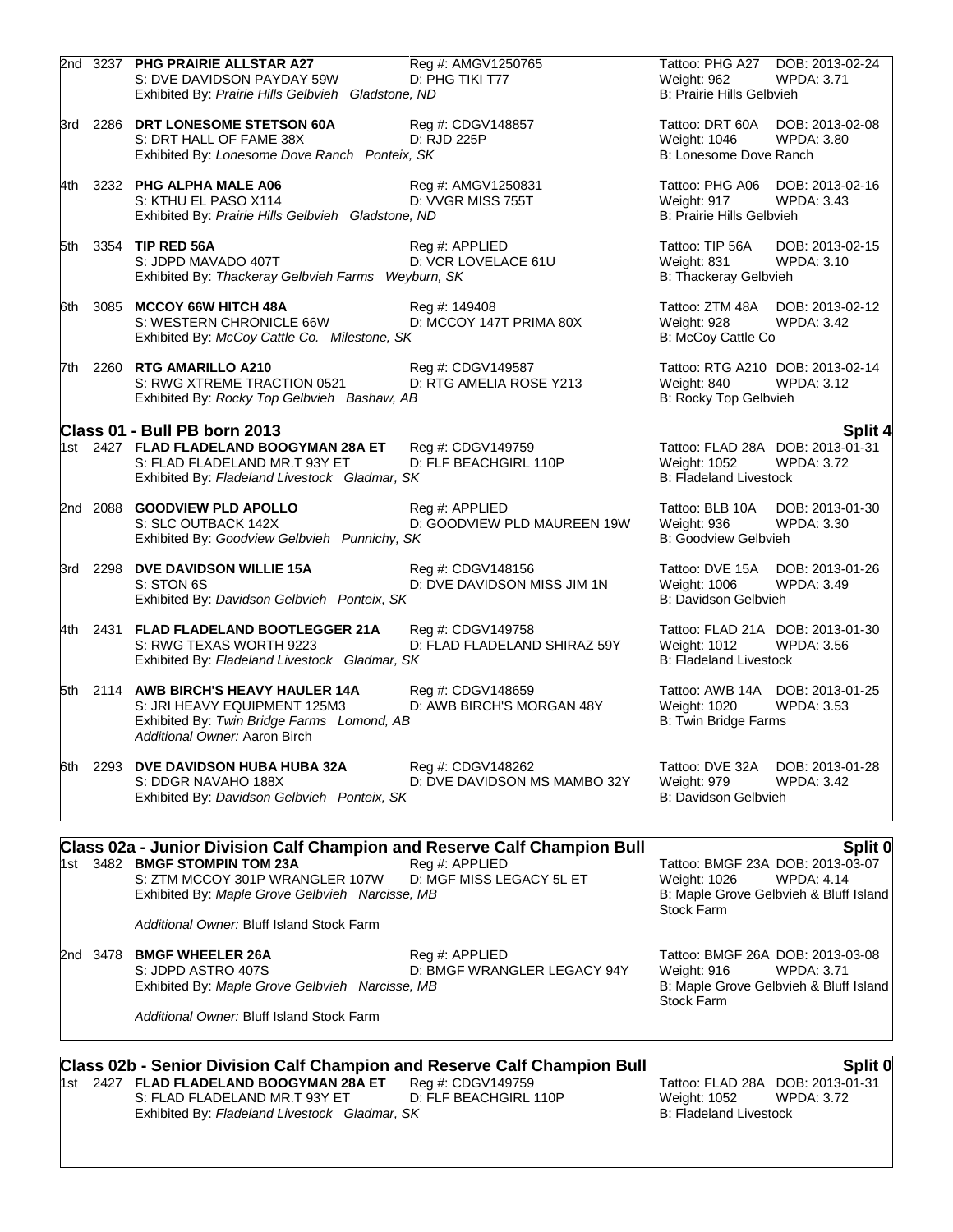|  | 2nd 2284 DRT LONESOME PRESTIGE 109A           | Reg #: CDGV148741 | Tattoo: DRT 109A DOB: 2013-02-15 |            |
|--|-----------------------------------------------|-------------------|----------------------------------|------------|
|  | S: JEN-TY REAL DEAL                           | D: DVE 36W        | Weight: 985                      | WPDA: 3.68 |
|  | Exhibited By: Lonesome Dove Ranch Ponteix, SK |                   | B: Lonesome Dove Ranch           |            |

|          | Class 03 - Bull PB born 2012 Apr 1- Dec 31                                                                                                                                                         | Split 1                                                                                                                      |
|----------|----------------------------------------------------------------------------------------------------------------------------------------------------------------------------------------------------|------------------------------------------------------------------------------------------------------------------------------|
|          | 1st 2693 RWG INTENSE 2501<br>Reg #: 146788<br>S: COLB MR. XAVIER X812<br>D: RWG BLACKCAT 0410<br>Exhibited By: Royal Western Gelbvieh Red Deer County, AB                                          | Tattoo: RWG Z501 DOB: 2012-05-01<br>Weight: 1617<br><b>WPDA: 2.90</b><br>B: Royal Western Gelbvieh                           |
|          | 2nd 2694 RWG ZED 2538<br>Reg #: 146755<br>D: RWG VERONICA 9102<br>S: PHG MR WIZARD W27<br>Exhibited By: Royal Western Gelbvieh Red Deer County, AB                                                 | Tattoo: RWG Z538 DOB: 2012-05-22<br><b>WPDA: 3.12</b><br>Weight: 1678<br>B: Royal Western Gelbvieh                           |
|          | 3rd 2695 RWG NICE & EZ 2530<br>Reg #: 146802<br>D: RWG DAISY XPRESS 0607<br>S: COLB MR. XAVIER X812<br>Exhibited By: Royal Western Gelbvieh Red Deer County, AB<br>Additional Owner: Wacey Hollman | Tattoo: RWG Z530 DOB: 2012-05-17<br><b>WPDA: 2.75</b><br>Weight: 1492<br>B: Royal Western Gelbvieh                           |
|          | 2690 RWG WAR ADMIRAL 2528<br>Reg #: 146751<br>S: LCR WARNOCK 612W<br>D: RWG SEXY KITTY 6034<br>Exhibited By: Royal Western Gelbvieh Red Deer County, AB                                            | Tattoo: RWG Z528 DOB: 2012-05-15<br>Weight: 1508<br><b>WPDA: 2.77</b><br>B: Royal Western Gelbvieh                           |
|          | Class 04 - Bull PB born 2012 Jan 1- Mar 31                                                                                                                                                         | Split 1                                                                                                                      |
|          | 1st 3138 VV ZAKE 114Z<br>Reg #: 146889<br>D: SLC DEBBIE 209S<br>S: FIR RIVER RANALDO 38U<br>Exhibited By: V & V Farms Redcliff, AB                                                                 | Tattoo: VV 114Z<br>DOB: 2012-02-26<br>Weight: 2090<br><b>WPDA: 3.34</b><br>B: VV Farms                                       |
|          | 2nd 3475 MGF CLASSIC ROCKER 15Z<br>Reg #: CDGV147175<br>D: MGF R.H. CAPRICE 43U<br>S: MGF RIG ROCKER 79U<br>Exhibited By: Maple Grove Gelbvieh Narcisse, MB                                        | Tattoo: MGF 15Z DOB: 2012-03-05<br>Weight: 2110<br><b>WPDA: 3.43</b><br>B: Maple Grove Gelbvieh & Bluff Island<br>Stock Farm |
|          | 3rd 2435 FLAD FLADELAND CREEPIN 8Z<br>Reg #: CDGV146690<br>D: FLAD TRACE 101T<br>S: FLAD AXEL 27X<br>Exhibited By: Fladeland Livestock Gladmar, SK                                                 | Tattoo: FLAD 8Z<br>DOB: 2012-01-22<br>Weight: 1831<br><b>WPDA: 2.78</b><br><b>B: Fladeland Livestock</b>                     |
|          | <b>Class 05 - Junior Champion and Reserve Junior Champion Bull</b>                                                                                                                                 | Split 0                                                                                                                      |
|          | 1st 3138 VV ZAKE 114Z<br>Reg #: 146889<br>D: SLC DEBBIE 209S<br>S: FIR RIVER RANALDO 38U<br>Exhibited By: V & V Farms Redcliff, AB                                                                 | Tattoo: VV 114Z<br>DOB: 2012-02-26<br>Weight: 2090<br><b>WPDA: 3.34</b><br>B: VV Farms                                       |
|          | 2nd 3475 MGF CLASSIC ROCKER 15Z<br>Reg #: CDGV147175<br>S: MGF RIG ROCKER 79U<br>D: MGF R.H. CAPRICE 43U<br>Exhibited By: Maple Grove Gelbvieh Narcisse, MB                                        | Tattoo: MGF 15Z DOB: 2012-03-05<br>Weight: 2110<br><b>WPDA: 3.43</b><br>B: Maple Grove Gelbvieh & Bluff Island<br>Stock Farm |
|          | Class 06 - Bull PB born 2011                                                                                                                                                                       | Split 1                                                                                                                      |
|          | 1st 2213 EV MIGHTY DANDY 8Y<br>Reg #: CDGV143382<br>D: EV KARI'S HUMALONG 8W<br>S: EV GEM DANDY 72T<br>Exhibited By: Twisted T Gelbvieh Asquith, SK                                                | DOB: 2011-01-26<br>Tattoo: EV 8Y<br><b>WPDA: 2.23</b><br>Weight: 2270<br>B: Larry Fecho                                      |
|          | 2nd 2295 DVE DAVIDSON BRITCHES 166Y<br>Reg #: CDGV141660<br>D: DVE DAVIDSON MS GO-GET 156U<br>S: DVE DAVIDSON REMIE 41U<br>Exhibited By: Davidson Gelbvieh Ponteix, SK                             | Tattoo: DFVE 166Y DOB: 2011-03-16<br>Weight: 2197<br>WPDA: 2.26<br><b>B: Davidson Gelbvieh</b>                               |
|          | <b>Class 07 - Senior Champion and Reserve Senior Champion Bull</b>                                                                                                                                 | Split 0                                                                                                                      |
|          | 1st 2213 EV MIGHTY DANDY 8Y<br>Reg #: CDGV143382<br>S: EV GEM DANDY 72T<br>D: EV KARI'S HUMALONG 8W<br>Exhibited By: Twisted T Gelbvieh Asquith, SK                                                | Tattoo: EV 8Y<br>DOB: 2011-01-26<br>Weight: 2270<br><b>WPDA: 2.23</b><br>B: Larry Fecho                                      |
| 2nd 2295 | DVE DAVIDSON BRITCHES 166Y<br>Reg #: CDGV141660<br>S: DVE DAVIDSON REMIE 41U<br>D: DVE DAVIDSON MS GO-GET 156U<br>Exhibited By: Davidson Gelbvieh Ponteix, SK                                      | Tattoo: DFVE 166Y DOB: 2011-03-16<br>Weight: 2197<br>WPDA: 2.26<br>B: Davidson Gelbvieh                                      |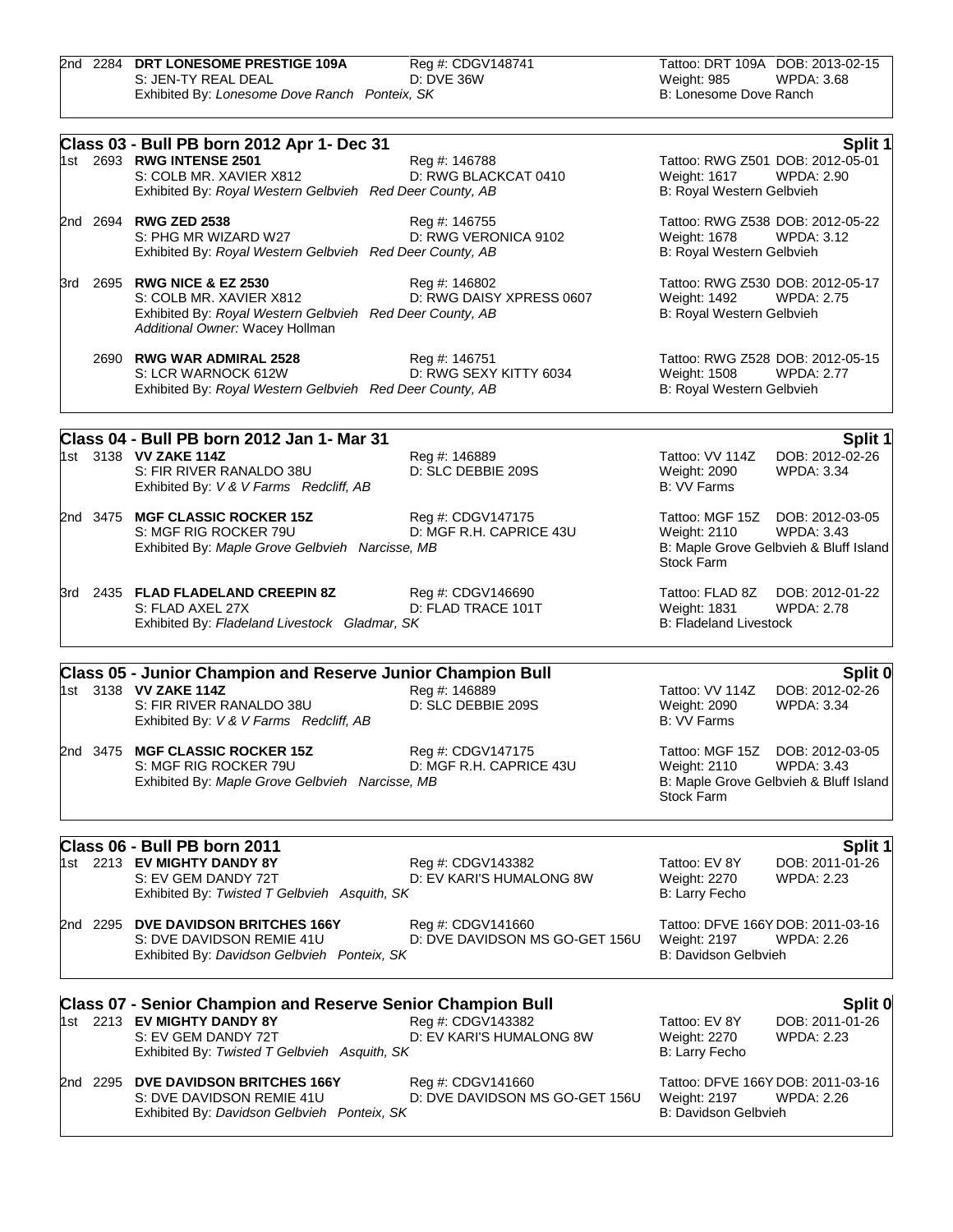| <b>Class 08 - Grand Champion and Reserve Grand Champion Bull</b><br>Split 0 |                                                                                                                           |                                                                                                 |                                                |                                                       |
|-----------------------------------------------------------------------------|---------------------------------------------------------------------------------------------------------------------------|-------------------------------------------------------------------------------------------------|------------------------------------------------|-------------------------------------------------------|
|                                                                             | 1st 3138 <b>VV ZAKE 114Z</b><br>S: FIR RIVER RANALDO 38U<br>Exhibited By: V & V Farms Redcliff, AB                        | Reg #: 146889<br>D: SLC DEBBIE 209S                                                             | Tattoo: VV 114Z<br>Weight: 2090<br>B: VV Farms | DOB: 2012-02-26<br>WPDA: 3.34                         |
|                                                                             | 2nd 2427 FLAD FLADELAND BOOGYMAN 28A ET<br>S: FLAD FLADELAND MR.T 93Y ET<br>Exhibited By: Fladeland Livestock Gladmar, SK | Reg #: CDGV149759<br>D: FLF BEACHGIRL 110P                                                      | Weight: 1052<br><b>B: Fladeland Livestock</b>  | Tattoo: FLAD 28A DOB: 2013-01-31<br><b>WPDA: 3.72</b> |
|                                                                             | Class 09 - Female PB born 2012 Apr 1- Dec 31                                                                              |                                                                                                 |                                                |                                                       |
|                                                                             | Class 10 - Female PB born 2012 Jan 1- Mar 31                                                                              |                                                                                                 |                                                | Split 1                                               |
|                                                                             | 1st 2430 FLAD FLADELAND SPARKS FLY 29Z<br>S: JDPD ASTRO 407S<br>Exhibited By: Fladeland Livestock Gladmar, SK             | Reg #: CDGV146669<br>D: FLAD SHILOW 83S                                                         | Weight: 1343<br><b>B: Fladeland Livestock</b>  | Tattoo: FLAD 29Z DOB: 2012-02-02<br><b>WPDA: 2.08</b> |
|                                                                             | 2nd 2438 FLAD FLADELAND RITZY 2Z<br>S: FLAD XLT 16X<br>Exhibited By: Fladeland Livestock Gladmar, SK                      | Reg #: CDGV146625<br>D: FLAD EXPRESSION 44X                                                     | Weight: 1319<br><b>B: Fladeland Livestock</b>  | Tattoo: FLAD 2Z DOB: 2012-01-16<br>WPDA: 1.99         |
|                                                                             | 3rd 3357 TIP JULIE 157Z                                                                                                   | Reg #: APPLIED<br>$P_1$ , $P_2$ , $P_3$ , $P_4$ , $P_5$ , $P_6$ , $P_7$ , $P_8$ , $P_9$ , $P_9$ | Tattoo: TIP 157Z                               | DOB: 2012-03-01<br>$\cdots$                           |

S: FLAD WIDE LOAD 121W D: ULL MS JULIE 18M Weight: 1278 WPDA: 2.06 Exhibited By: Thackeray Gelbvieh Farms Weyburn, SK **Billion Communist Communist Communist** B: Thackeray Gelbvieh

- 4th 2209 **EV KARI-ON 8Z** Reg #: CDGV146878 Tattoo: EV 8Z DOB: 2012-02-11 S: JRI TOP RECUIT 254U82 D: EV KARI'S HUMALONG Weight: 1468 WPDA: 2.30<br>
Exhibited By: Twisted T Gelbvieh Asquith, SK B: Larry Fecho Exhibited By: Twisted T Gelbvieh Asquith, SK *Additional Owner:* Maple Grove Gelbvieh
- 5th 2116 **SA BIRCH´S GAYLE 48Z Reg #: CDGV144817** Tattoo: SA 48Z DOB: 2012-02-06<br>S: DRJ FULL EXPOSURE 013N D: SA BIRCH´S GAYLE 32N Weight: 1418 WPDA: 2.20 S: DRJ FULL EXPOSURE 013N D: SA BIRCH'S GAYLE 32N Weight: 1418 Exhibited By: *Twin Bridge Farms Lomond, AB* B: Twin Bridge Farms **B: Twin Bridge Farms**
- 6th 3241 **PHG VANITY Z47** Reg #: AMGV1214008 Tattoo: PHG Z47 DOB: 2012-03-06 S: NGC X RATED 84X D: VVGR 716T Weight: 1515 WPDA: 2.47 Exhibited By: Prairie Hills Gelbvieh Gladstone, ND **Bills Gelbvieh Gladstone, ND** B: Prairie Hills Gelbvieh

7th 2296 **DVE DAVIDSON MS NAVAHO 8Z** Reg #: CDGV145125 Tattoo: DVE 8Z DOB: 2012-02-06 S: DDGR NAVAHO 8Z **DISPENSION DISPENSION MS JIM 13P** Weight: 1303 WPDA: 2.03 Exhibited By: *Davidson Gelbvieh Ponteix, SK* B: Davidson Gelbvieh B: Davidson Gelbvieh

- 8th 3481 **TIP MISS LULLABY 213Z** Reg #: CDGV147210 Tattoo: TIP 213Z DOB: 2012-03-30 S: JDPD MOVADO 407T **D: TIP MISS LULLABY 43U** Weight: 1338 WPDA: 2.27 Exhibited By: *Maple Grove Gelbvieh Narcisse, MB* B: Thackery Gelbvieh Farms
- 9th 3353 **TIP MISS CHERRY 201S** Reg #: APPLIED Tattoo: TIP 201Z DOB: 2012-03-28<br> S: FLAD WIDELOAD 121W D: ULLCHERRY 19S Weight: 1168 WPDA: 1.97 S: FLAD WIDELOAD 121W D: ULLCHERRY 19S Weight: 1168 Exhibited By: *Thackeray Gelbvieh Farms Weyburn, SK* B: Thackeray Gelbvieh

# **Class 11 - Junior Champion and Reserve Junior Champion Female Split 0**

1st 2430 **FLAD FLADELAND SPARKS FLY 29Z** Reg #: CDGV146669 Tattoo: FLAD 29Z DOB: 2012-0<br>S: JDPD ASTRO 407S D: FLAD SHILOW 83S Weight: 1343 WPDA: 2.08 Exhibited By: Fladeland Livestock Gladmar, SK B: Fladeland Livestock Gladmar, SK

D: FLAD SHILOW 83S

S: FLAD XLT 16X **D: FLAD EXPRESSION 44X** Weight: 1319 WPDA: 1.99 Exhibited By: Fladeland Livestock Gladmar, SK B: Fladeland Livestock Gladmar, SK

2nd 2438 **FLAD FLADELAND RITZY 2Z** Reg #: CDGV146625 Tattoo: FLAD 2Z DOB: 2012-01-16

### **Class 12 Female PB (with 2013 tattooed calf) born in 2011 Split 1** 1st 2292 **DVE DAVIDSON MS MAMBO 32Y** Reg #: CDGV141522 Tattoo: DVE 32Y DOB: 2011-02-08 S: DVE DAVIDSON MAMBO 32T D: LCS BIG SKY GAL 489J Weight: 1612 **Calf at Side: DVE DAVIDSON HUBA HUBA 32A** Reg #: CDGV148262 Tattoo: DVE 32A DOB: 2013-01-28 S: DDGR NAVAHO 188X<br>
Sex: M<br>
Exhibited By: Davidson Gelbvieh Ponteix, SK<br>
Exhibited By: Davidson Gelbvieh Ponteix, SK Exhibited By: Davidson Gelbvieh Ponteix, SK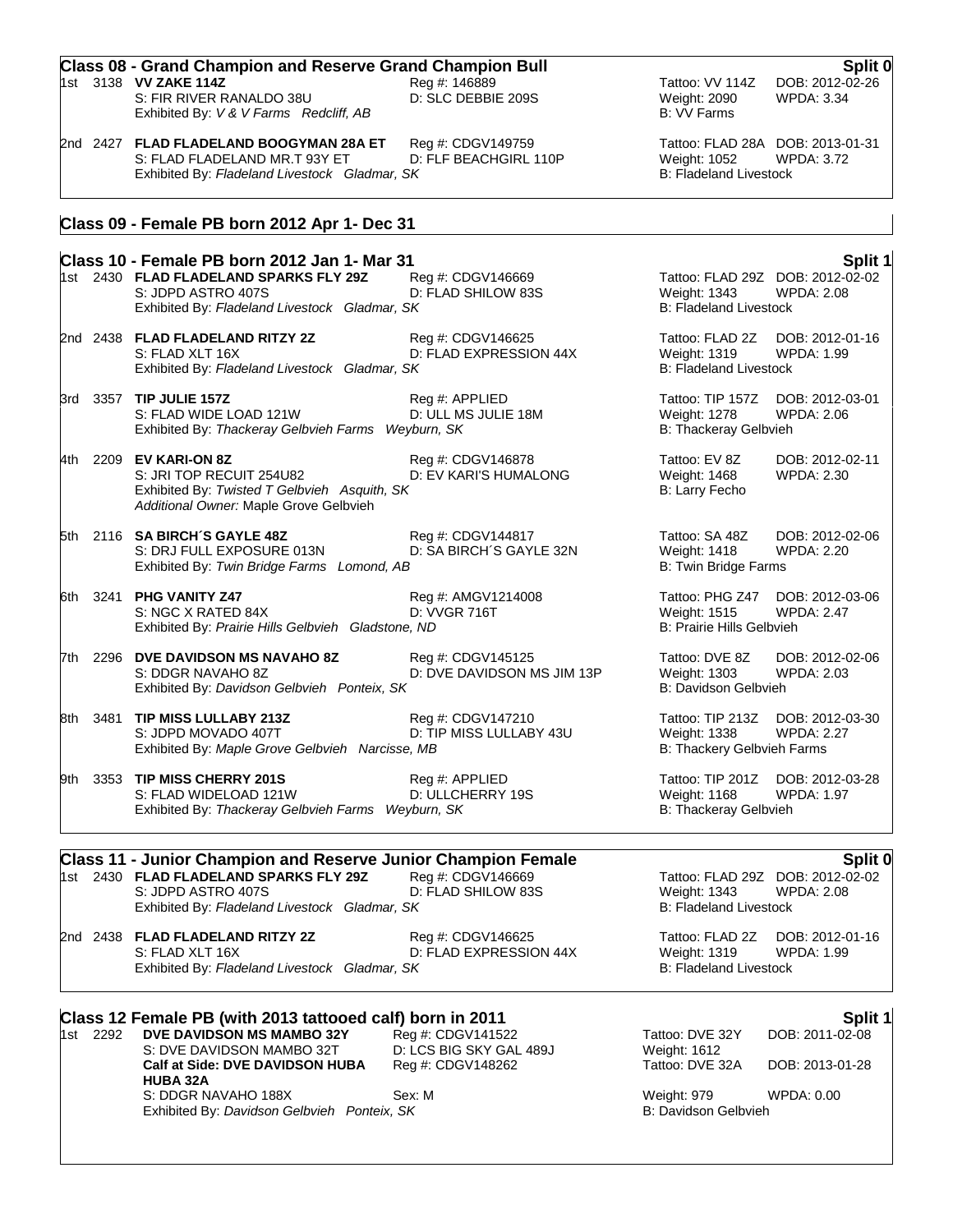| 2nd 3477 | <b>BMGF WRANGLER LEGACY 94Y</b><br>S: ZTM MCCOY 301P WRANGLER 107WD: MGF MISS LEGACY 5L ET<br>Calf at Side: BMGF WHEELER 26A<br>S: JDPD ASTRO 407S<br>Exhibited By: Maple Grove Gelbvieh Narcisse, MB<br>Additional Owner: Bluff Island Stock Farm | Reg #: CDGV143018<br>Reg #: APPLIED<br>Sex: M                            | Tattoo: BMGF 94Y DOB: 2011-03-31<br>Weight: 916<br>Tattoo: BMGF 26A DOB: 2013-03-08<br>Weight: 916<br>B: Maple Grove Gelbvieh & Bluff Island<br><b>Stock Farm</b> | WPDA: 0.00                                       |
|----------|----------------------------------------------------------------------------------------------------------------------------------------------------------------------------------------------------------------------------------------------------|--------------------------------------------------------------------------|-------------------------------------------------------------------------------------------------------------------------------------------------------------------|--------------------------------------------------|
| 3rd 2212 | <b>SLC REBA 112Y</b><br>S: SLC ROY BEAN 141U<br>Calf at Side: TWISTED T ARMADAEUS Reg #: CDGV148613                                                                                                                                                | Reg #: CDGV143074<br>D: SLC PAM 81U                                      | Tattoo: SLC 112Y<br>Weight: 1351<br>Tattoo: TTG 2A                                                                                                                | DOB: 2011-04-29<br>DOB: 2013-03-15               |
|          | 2Α<br>S: EV MIGHTY DANDY 8Y<br>Exhibited By: Twisted T Gelbvieh Asquith, SK                                                                                                                                                                        | Sex: M                                                                   | Weight: 848<br>B: Severtson Land & Cattle                                                                                                                         | WPDA: 0.00                                       |
| 4th 2206 | <b>FRL FIR RIVER TILEY 434Y</b><br>S: EGL PABST L011 ET<br>Calf at Side: TWISTED T ATHENA 13A Reg #: CDGV148612<br>S: EV MIGHTY DANDY 8Y<br>Exhibited By: Twisted T Gelbvieh Asquith, SK                                                           | Reg #: CDGV143986<br>D: FRL FIR RIVER TILEY 89T<br>Sex: F                | Tattoo: FRL 434Y<br>Weight: 1584<br>Tattoo: TTG 13A<br>Weight: 1584<br><b>B: Fir River Livestock</b>                                                              | DOB: 2011-01-24<br>DOB: 2013-02-20<br>WPDA: 0.00 |
| 5th 3121 | OSF R & B ANITA 5Y<br>S: SLC ROY BEAN 141U<br>Calf at Side: OSF LITE 'EM UP 2A<br>S: JRI TOP SECRET 213Y97<br>Exhibited By: Overby Stock Farm Ste. Rose du Lac, MB                                                                                 | Reg #: CDGV142687<br>D: SLC ANITA 17T<br>Reg #: CDGV149995<br>Sex: M     | Tattoo: OSF 5Y<br>Weight: 1116<br>Tattoo: OSF 2A<br>Weight: 862<br>B: Overby Stock Farm                                                                           | DOB: 2011-04-27<br>DOB: 2013-03-30<br>WPDA: 0.00 |
| 1st 2426 | Class 13 Female PB (with 2013 tattooed calf) born in 2010 or earlier<br>FLAD DJW WINTER 202W<br>S: WRS SILENT STAN 20S<br>Calf at Side: FLAD FLADELAND DJW Reg #: CDGV149762<br>ROC M SOC M 202A                                                   | Reg #: CDGCPD132361<br>D: FLAD TIFFANY 2T                                | Tattoo: FLAD 202W DOB: 2009-04-09<br>Weight: 1534<br>Tattoo: FLAD 202A DOB: 2013-04-10                                                                            | Split 1                                          |
|          | S: BLB GOODVIEW PDL THE ROCK 7Y Sex: M<br>Exhibited By: Fladeland Livestock Gladmar, SK                                                                                                                                                            |                                                                          | Weight: 789<br><b>B: Fladeland Livestock</b>                                                                                                                      | WPDA: 0.00                                       |
| 2nd 3080 | RA MCCOY 178S BROOK 95W<br>S: MCCOY 5P SIGNATURE 178S<br>Calf at Side: MCCOY 301P BROOK 26A Reg #: 149401<br>S: RUPPLE YUKON 301P<br>Exhibited By: McCoy Cattle Co. Milestone, SK                                                                  | Reg #: 131433<br>D: MCCOY 209K BROOK 24M<br>Sex: F                       | Tattoo: RA 95W<br>Weight: 1518<br>Tattoo: ZTM 26A<br><b>Weight: 825</b><br>B: Cameron Seidle                                                                      | DOB: 2009-03-06<br>DOB: 2013-02-04<br>WPDA: 0.00 |
| 3rd 3127 | <b>SLC SMOKE 15X</b><br>S: CES DECKA OUTBACK 75S<br>Calf at Side: OSF FROZEN TUNDRA 7A Reg #: CDGV149985<br>S: SLC MASTERPLAN 512T<br>Exhibited By: Overby Stock Farm Ste. Rose du Lac, MB                                                         | Reg #: CDGV135918<br>D: SLC SMOKE 20U<br>Sex: M                          | Tattoo: SLC 15X<br>Weight: 1648<br>Tattoo: OSF 7A<br>Weight: 784<br>B: Severtson Land & Cattle                                                                    | DOB: 2010-03-17<br>DOB: 2013-04-13<br>WPDA: 0.00 |
| 4th 2113 | <b>VV SHAWNA 34S</b><br>S: BTI EXTRA 2106K ET<br>Calf at Side: AWB CCCC SHAWNA<br>158A<br>S: VV YOICKS 107Y<br>Exhibited By: Twin Bridge Farms Lomond, AB<br>Additional Owner: Carroll Creek Cattle Co                                             | Reg #: CDGV116396<br>D: VV NYREE DAWN 56N<br>Reg #: CDGV149637<br>Sex: F | Tattoo: VV 34S<br>Weight: 1782<br>Tattoo: AWB 158A<br>Weight: 808<br>B: V & V FARMS                                                                               | DOB: 2006-01-21<br>DOB: 2013-03-06<br>WPDA: 0.00 |
| 5th 2434 | <b>FLAD TANLINES 47T</b><br>S: RA MCCOY 2J PRECISION 9P<br>Calf at Side: FLAD FLADELAND ICE T Reg #: CDGV149760<br>45 A<br>S: FLAD FLADELAND MR.T 93Y ET<br>Exhibited By: Fladeland Livestock Gladmar, SK                                          | Reg #: CDGVPD124600<br>D: FLF LAURA 105M<br>Sex: F                       | Tattoo: FLAD 47T<br>Weight: 1628<br>Tattoo: FLAD 45A<br>Weight: 895<br><b>B: Fladeland Livestock</b>                                                              | DOB: 2007-01-08<br>DOB: 2013-02-09<br>WPDA: 0.00 |
| 3474     | <b>MGF MISS LEGACY 5L ET</b><br>S: JCGR BAR GT TONTO 2011F<br>Calf at Side: BMGF STOMPIN TOM 23A Reg #: APPLIED<br>S: ZTM MCCOY 301P WRANGLER 107WSex: M<br>Exhibited By: Maple Grove Gelbvieh Narcisse, MB                                        | Reg #: CDGV PD82594ET<br>D: WRGA MISS AMERICA 057C                       | Tattoo: MGF 5L<br>Weight: 1948<br>Tattoo: BMGF 23A<br>Weight: 1026<br>B: Maple Grove Gelbvieh                                                                     | DOB: 2001-02-14<br>DOB: 2013-03-07<br>WPDA: 0.00 |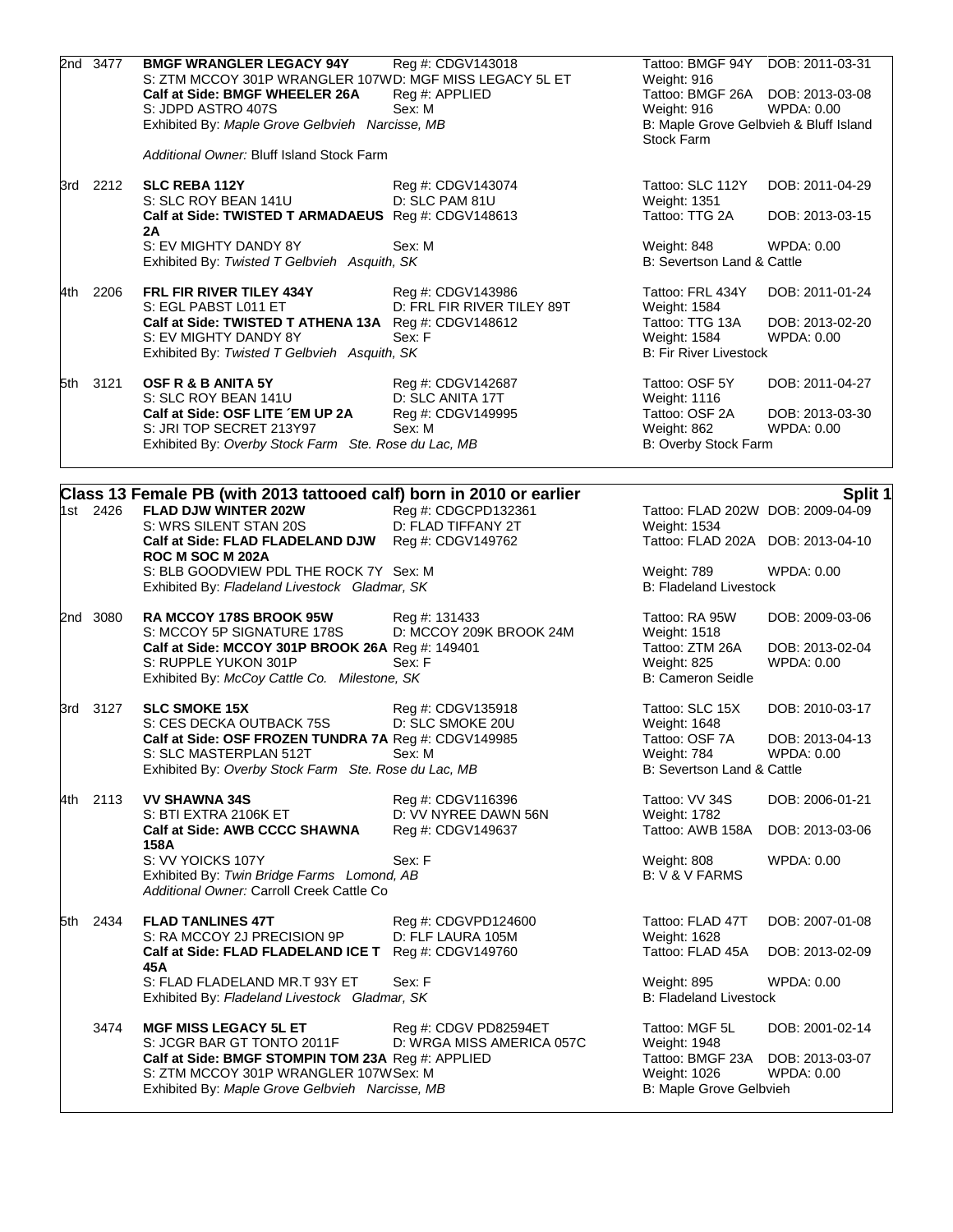|             | <b>Class 14 - Senior Champion and Reserve Senior Champion Female</b>                               |                              |                                   | Split 0           |
|-------------|----------------------------------------------------------------------------------------------------|------------------------------|-----------------------------------|-------------------|
| 1st 2292    | Exhibited By: Davidson Gelbvieh Ponteix, SK                                                        |                              | B: Davidson Gelbvieh              |                   |
|             | DVE DAVIDSON HUBA HUBA 32A                                                                         | Reg #: CDGV148262            | Tattoo: DVE 32A                   | DOB: 2013-01-28   |
|             | S: DDGR NAVAHO 188X                                                                                | D: DVE DAVIDSON MS MAMBO 32Y | Weight: 979                       | <b>WPDA: 3.42</b> |
|             | <b>DVE DAVIDSON MS MAMBO 32Y</b>                                                                   | Reg #: CDGV141522            | Tattoo: DVE 32Y                   | DOB: 2011-02-08   |
|             | S: DVE DAVIDSON MAMBO 32T                                                                          | D: LCS BIG SKY GAL 489J      | Weight: 1612                      | <b>WPDA: 1.60</b> |
| 2426<br>2nd | Exhibited By: Fladeland Livestock Gladmar, SK                                                      |                              | <b>B: Fladeland Livestock</b>     |                   |
|             | FLAD FLADELAND DJW ROC M SOC M Req #: CDGV149762<br>202A                                           |                              | Tattoo: FLAD 202A DOB: 2013-04-10 |                   |
|             | S: BLB GOODVIEW PDL THE ROCK 7Y D: FLAD DJW WINTER 202W<br>Additional Owner: Delbert & Tammy Wyatt |                              | Weight: 789                       | WPDA: 3.69        |
|             | <b>FLAD DJW WINTER 202W</b>                                                                        | Reg #: CDGCPD132361          | Tattoo: FLAD 202W DOB: 2009-04-09 |                   |
|             | S: WRS SILENT STAN 20S                                                                             | D: FLAD TIFFANY 2T           | <b>Weight: 1534</b>               | WPDA: 0.92        |
|             |                                                                                                    |                              |                                   |                   |

|     | Class 15 - Female PB born 2013                                                                                                                     |                                                  |                                                                 | Split 1                                                |
|-----|----------------------------------------------------------------------------------------------------------------------------------------------------|--------------------------------------------------|-----------------------------------------------------------------|--------------------------------------------------------|
|     | 1st 2560 BISF MISS CAPRICE<br>S: BMGF BULOVA1W<br>Exhibited By: Bluff Island Stock Farm Inwood, MB                                                 | Reg #: APPLIED<br>D: MGF RANCHERS CAPRICE 17M    | Tattoo: BISF 4A<br>Weight: 782<br>B: Bluff Island Stock Farm    | DOB: 2013-04-06<br><b>WPDA: 3.59</b>                   |
|     | 2nd 2561 BISF MISS NEW GAL 5A<br>S: MGF RIG ROCKER 79U<br>Exhibited By: Bluff Island Stock Farm Inwood, MB                                         | Reg #: APPLIED<br>D: ZTM MCCOY NEW GAL 128R      | Tattoo: BISF 5A<br>Weight: 821<br>B: Bluff Island Stock Farm    | DOB: 2013-04-10<br><b>WPDA: 3.84</b>                   |
|     | 3rd 3123 <b>OSF GRANITE 3A</b><br>S: SLC MASTERPLAN 512T<br>Exhibited By: Overby Stock Farm Ste. Rose du Lac, MB                                   | Reg #: CDGV150125<br>D: SLC GRANITE 172T         | Tattoo: OSF 3A<br>Weight: 688<br>B: Overby Stock Farm           | DOB: 2013-04-02<br><b>WPDA: 3.10</b>                   |
|     | 4th 2429 FLAD FLADELAND DJW TEXAS T 147A<br>S: RWG TEXAS WORTH 9223<br>Exhibited By: Fladeland Livestock Gladmar, SK                               | Reg #: CDGV149761<br>D: FLAD TESS 125T           | Weight: 719<br><b>B: Fladeland Livestock</b>                    | Tattoo: FLAD 147A DOB: 2013-03-18<br><b>WPDA: 3.03</b> |
|     | 5th 3356 TIP MISS JEANETTE 138A<br>S: DVE MAJOR 164Y<br>Exhibited By: Thackeray Gelbvieh Farms Weyburn, SK                                         | Reg #: APPLIED<br>D: VV UNIQUE JEANETTE 14U      | Weight: 696<br><b>B: Thackeray Gelbvieh</b>                     | Tattoo: TIP 138A DOB: 2013-03-11<br><b>WPDA: 2.85</b>  |
|     | 6th 3119 OSF X-RATED GAL 4A<br>S: SLC MASTERPLAN 512T<br>Exhibited By: Overby Stock Farm Ste. Rose du Lac, MB                                      | Reg #: CDGV149998<br>D: MGF X-RATED GAL 59X      | Tattoo: OSF 4A<br>Weight: 631<br>B: Overby Stock Farm           | DOB: 2013-04-04<br><b>WPDA: 2.87</b>                   |
|     | Class 15 - Female PB born 2013                                                                                                                     |                                                  |                                                                 | Split 2                                                |
|     | 1st 2214 TWISTED T AURORA 15A<br>S: EV MIGHTY DANDY 8Y<br>Exhibited By: Twisted T Gelbvieh Asquith, SK                                             | Reg #: CDGV148594<br>D: MCCOY 83U EMMA 66X       | Tattoo: TTG 15A<br>Weight: 691<br><b>B: Twisted T Gelbvieh</b>  | DOB: 2013-03-02<br><b>WPDA: 2.73</b>                   |
|     | 2nd 2115 AWB CCCC SHAWNA 158A<br>S: VV YOICKS 107Y<br>Exhibited By: Twin Bridge Farms Lomond, AB<br>Additional Owner: Carroll Creek Cattle Co      | Reg #: CDGV149637<br>D: VV SHAWNA 34S            | Weight: 808<br>B: Twin Bridge Farms                             | Tattoo: AWB 158A DOB: 2013-03-06<br><b>WPDA: 3.22</b>  |
|     | 3rd 3230 PHG AFTERNOON DELIGHT A46<br>S: KTHU EL PASO X114<br>Exhibited By: Prairie Hills Gelbvieh Gladstone, ND                                   | Reg #: AMGV1250791<br>D: PHG BAD ROMANCE Y07     | Weight: 752<br><b>B: Prairie Hills Gelbvieh</b>                 | Tattoo: PHG A46 DOB: 2013-03-02<br>WPDA: 2.97          |
| 4th | 3476 MGF MISS X-RATED 29A<br>S: MGF X-RATED 124X<br>Exhibited By: Maple Grove Gelbvieh Narcisse, MB                                                | Reg #: APPLIED<br>D: MGF MISS INTUITION 103N ET  | Tattoo: MGF29A<br>Weight: 826<br>B: Maple Grove Gelbvieh        | DOB: 2013-03-10<br><b>WPDA: 3.37</b>                   |
| 5th | 2208 TWISTED T ATHENA 13A<br>S: EV MIGHTY DANDY 8Y<br>Exhibited By: Twisted T Gelbvieh Asquith, SK<br>Additional Owner: Daryl Chubb & Karen Schiml | Reg #: CDGV148612<br>D: FRL FIR RIVER TILEY 434Y | Tattoo: TTG 13A<br>Weight: 1584<br><b>B: Twisted T Gelbvieh</b> | DOB: 2013-02-20<br>WPDA: 6.02                          |
|     | 6th 2259 <b>AMBER</b><br>S: XTREME TRACTION 0521<br>Exhibited By: Rocky Top Gelbvieh Bashaw, AB                                                    | Reg #: CDGV150128<br>D: RTG Y350                 | Weight: 702<br><b>B: CDC Farms</b>                              | Tattoo: RTG A215 DOB: 2013-02-27<br><b>WPDA: 2.74</b>  |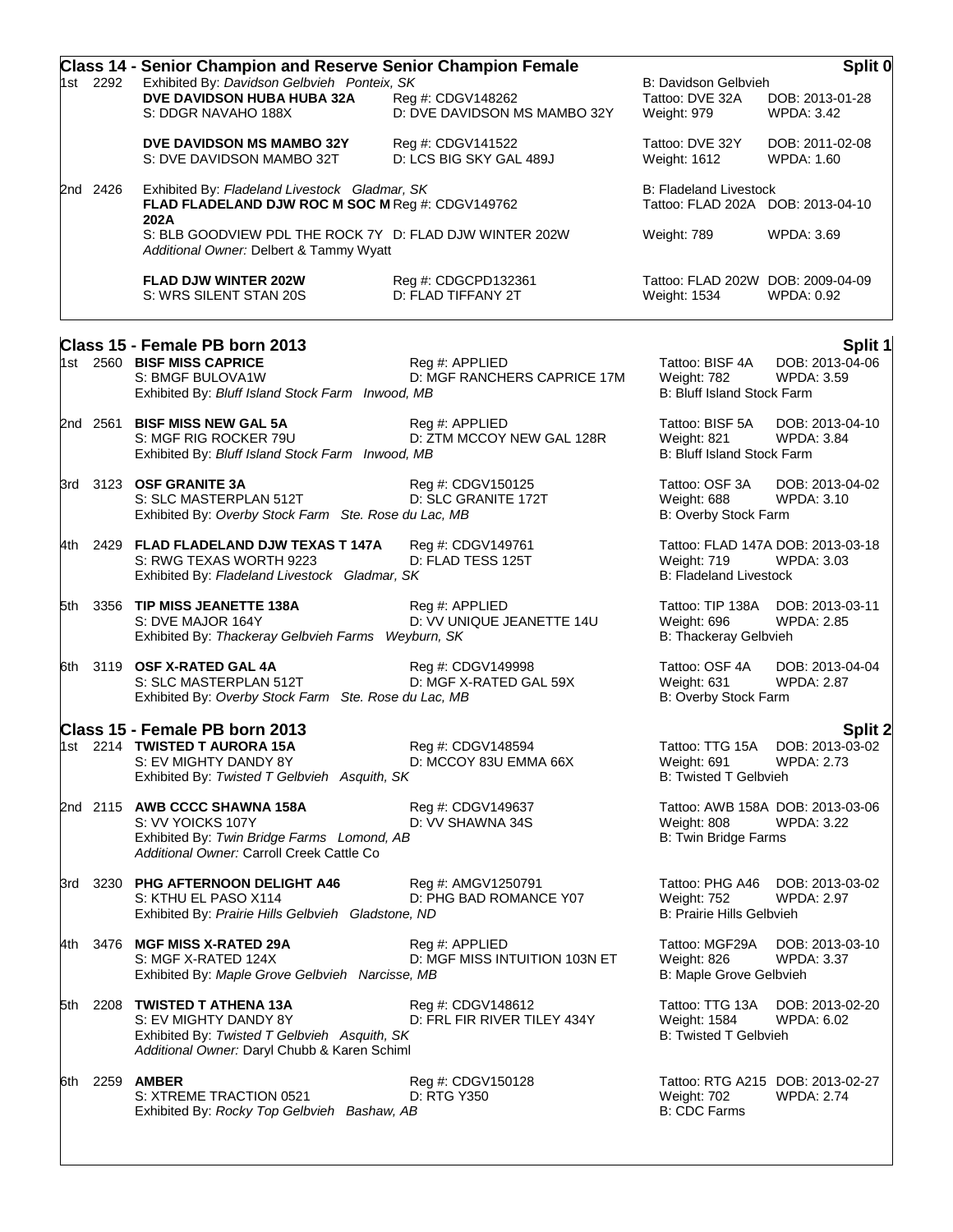|      |      | 7th 2257 RTG ALEXIA A326<br>S: DSP SPECIAL RESERVE 3X<br>Exhibited By: Rocky Top Gelbvieh Bashaw, AB                                                     | Reg #: CDGV149590<br>D: VG VALLEY MISS SUNSHINE 5S            | Weight: 684<br>B: Rocky Top Gelbvieh                        | Tattoo: RTG A326 DOB: 2013-03-10<br>WPDA: 2.79                                                 |
|------|------|----------------------------------------------------------------------------------------------------------------------------------------------------------|---------------------------------------------------------------|-------------------------------------------------------------|------------------------------------------------------------------------------------------------|
|      |      | 8th 3359 TIP MISS ABBY 83A<br>S: JDPD MOVADO 407T<br>Exhibited By: Thackeray Gelbvieh Farms Weyburn, SK                                                  | Reg #: APPLIED<br><b>D: TIP35U</b>                            | Tattoo: TIP 83A<br>Weight: 716<br>B: Thackeray Gelbvieh     | DOB: 2013-02-22<br><b>WPDA: 2.74</b>                                                           |
|      |      | Class 15 - Female PB born 2013                                                                                                                           |                                                               |                                                             | Split 3                                                                                        |
|      |      | 1st 2297 DVE DAVIDSON MS NAVAHO 103A<br>S: DDGR NAVAHO 188X<br>Exhibited By: Davidson Gelbvieh Ponteix, SK                                               | Reg #: CDGV148340<br>D: DVE DAVIDSON MS JIM 153R              | Weight: 902<br>B: Davidson Gelbvieh                         | Tattoo: DVE 103A DOB: 2013-02-16<br><b>WPDA: 3.38</b>                                          |
|      |      | 2nd 2287 DRT LONESOME VICTORIA 70A<br>S: JEN-TY REAL DEAL<br>Exhibited By: Lonesome Dove Ranch Ponteix, SK                                               | Reg #: CDGV148861<br><b>D: DRT 26U</b>                        | Weight: 709<br>B: Lonesome Dove Ranch                       | Tattoo: DRT 70A DOB: 2013-02-10<br><b>WPDA: 2.60</b>                                           |
|      |      | 3rd 3480 BMGF ASTRO'S LEGACY 4A ET<br>S: JDPD ASTRO 407S<br>Exhibited By: Maple Grove Gelbvieh Narcisse, MB<br>Additional Owner: Bluff Island Stock Farm | Reg #: APPLIED<br>D: MGF MISS LEGACY 5L ET                    | Weight: 743<br>Stock Farm                                   | Tattoo: BMGF 4A DOB: 2013-02-14<br><b>WPDA: 2.76</b><br>B: Maple Grove Gelbvieh & Bluff Island |
|      |      |                                                                                                                                                          |                                                               |                                                             |                                                                                                |
|      |      | 4th 3229 PHG APPLAUSE A03<br>S: RWG WHY ME 9515<br>Exhibited By: Prairie Hills Gelbvieh Gladstone, ND                                                    | Reg #: AMGV1245468<br>D: PHG SCARLETTE S11                    | Weight: 760<br><b>B: Prairie Hills Gelbvieh</b>             | Tattoo: PHG A03 DOB: 2013-02-15<br><b>WPDA: 2.84</b>                                           |
|      |      | 5th 3352 TIP MISS 5TA<br>S: JDPD MOVADO 407T<br>Exhibited By: Thackeray Gelbvieh Farms Weyburn, SK                                                       | Reg #: APPLIED<br>$D: TIP$ 69R                                | Tattoo: TIP 55A<br>Weight: 758<br>B: Thackeray Gelbvieh     | DOB: 2013-02-16<br><b>WPDA: 2.84</b>                                                           |
|      |      | 6th 3240 PHG PRAIRIE AMBER A09<br>S: KTHU EL PASO X114<br>Exhibited By: Prairie Hills Gelbvieh Gladstone, ND                                             | Reg #: AMGV1250740<br>D: KKC MS LAR 23Y                       | Tattoo: PHG A09<br>Weight: 782<br>B: Prairie Hills Gelbvieh | DOB: 2013-02-17<br><b>WPDA: 2.94</b>                                                           |
| 7th. | 3351 | TIP MISS POCAHAUNTUS 69A<br>S: DVE MAJOR 164Y<br>Exhibited By: Thackeray Gelbvieh Farms Weyburn, SK                                                      | Reg #: APPLIED<br>D: TIP MISS POCAHAUNTUS148W                 | Tattoo: TIP 69A<br>Weight: 618<br>B: Thackeray Gelbvieh     | DOB: 2013-02-17<br><b>WPDA: 2.32</b>                                                           |
|      |      | 8th 2258 RTG AKITA A207<br>S: RWG XTREME TRACTION 0521<br>Exhibited By: Rocky Top Gelbvieh Bashaw, AB                                                    | Reg #: CDGV149591<br>D: RTG MISS LILY Y229                    | Weight: 647<br>B: Rocky Top Gelbvieh                        | Tattoo: RTG A207 DOB: 2013-02-11<br><b>WPDA: 2.38</b>                                          |
|      |      | Class 15 - Female PB born 2013                                                                                                                           |                                                               |                                                             | <b>Split 4</b>                                                                                 |
|      |      | 1st 2285 DRT LONESOME STILETTO 43A<br>S: JEN-TY REAL DEAL<br>Exhibited By: Lonesome Dove Ranch Ponteix, SK                                               | Reg #: CDGV148849<br>D: DVE 91S                               | Tattoo: DRT 43A<br>Weight: 867<br>B: Lonesome Dove Ranch    | DOB: 2013-02-05<br>WPDA: 3.12                                                                  |
|      |      | 2nd 2439 FLAD FLADELAND ICE T 45A<br>S: FLAD FLADELAND MR.T 93Y ET<br>Exhibited By: Fladeland Livestock Gladmar, SK                                      | Reg #: CDGV149760<br>D: FLAD FLADELAND TANLINES 47T           | Weight: 895<br><b>B: Fladeland Livestock</b>                | Tattoo: FLAD 45A DOB: 2013-02-09<br>WPDA: 3.27                                                 |
|      |      | 3rd 3164 MHD MS OUTLAW 543A<br>S: FLAD OUTLAW 6Y<br>Exhibited By: M Heart D Gelbvieh Stevensville, MT                                                    | Reg #: 1257112<br>D: KHR 543R                                 | Weight: 915<br>B: M Heart D Gelbvieh                        | Tattoo: MHD 543A DOB: 2013-02-03<br><b>WPDA: 3.27</b>                                          |
|      |      | 4th 3163 MHD RAVEN'S MOON 36A<br>S: FLAD OUTLAW 6Y<br>Exhibited By: M Heart D Gelbvieh Stevensville, MT                                                  | Reg #: 1257234<br>D: MHD MOONDANCE 36N                        | Weight: 830<br>B: M Heart D Gelbvieh                        | Tattoo: MHD 36A DOB: 2013-01-24<br>WPDA: 2.86                                                  |
|      |      | 5th 2433 FLAD FLADELAND SLY FOX 39A<br>S: FLAD MR, T 93Y ET<br>Exhibited By: Fladeland Livestock Gladmar, SK                                             | Reg #: CDGV149812<br>D: FLAD FLADELAND TRENDY 75T             | Weight: 885<br><b>B: Fladeland Livestock</b>                | Tattoo: FLAD 39A DOB: 2013-02-06<br><b>WPDA: 3.19</b>                                          |
| 6th  |      | 2689 DDN BELLY RIVER 56A<br>S: FLAD DRACULA 57Y<br>Exhibited By: Royal Western Gelbvieh Red Deer County, AB                                              | Reg #: APPLIED<br>D: DDN BELLY RIVER RAMONA 5108R Weight: 732 | Tattoo: DDN 56A<br><b>B: Nelson Gelbvieh</b>                | DOB: 2013-02-06<br><b>WPDA: 2.64</b>                                                           |
|      |      | 3083 MCCOY 301P BROOK 26A<br>S: RUPPLE YUKON 301P<br>Exhibited By: McCoy Cattle Co. Milestone, SK                                                        | Reg #: 149401<br>D: MCCOY 178S BROOK 95W                      | Tattoo: ZTM 26A<br>Weight: 825<br>B: McCoy Cattle Co        | DOB: 2013-02-04<br>WPDA: 2.96                                                                  |
|      |      |                                                                                                                                                          |                                                               |                                                             |                                                                                                |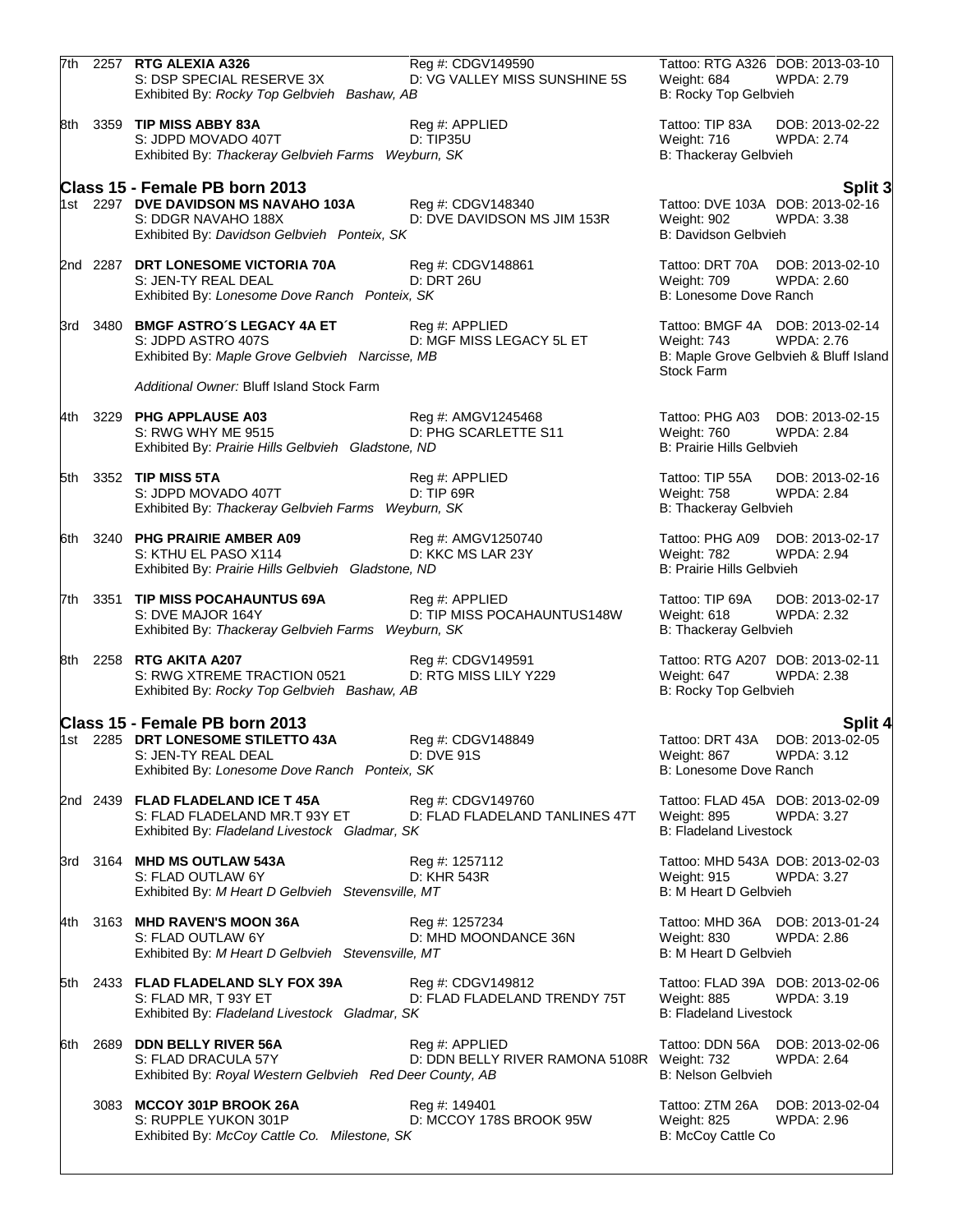| 2112 SA BIRCH'S MERIT 19A                  | Reg #: CDGV148784       | Tattoo: SA 19A       | DOB: 2013-01-27 |
|--------------------------------------------|-------------------------|----------------------|-----------------|
| S: VV YOICKS 107Y                          | D: SA BIRCH'S MERIT 84S | Weight: 789          | WPDA: 2.75      |
| Exhibited By: Twin Bridge Farms Lomond, AB |                         | B: Twin Bridge Farms |                 |

|               | Class 16a - Junior Division Calf Champion and Reserve Calf Champion                                        |                                                   |                                                                    | Split 0                                               |
|---------------|------------------------------------------------------------------------------------------------------------|---------------------------------------------------|--------------------------------------------------------------------|-------------------------------------------------------|
| <b>Female</b> | 1st 2214 TWISTED T AURORA 15A<br>S: EV MIGHTY DANDY 8Y<br>Exhibited By: Twisted T Gelbvieh Asquith, SK     | Reg #: CDGV148594<br>D: MCCOY 83U EMMA 66X        | Weight: 691<br><b>B: Twisted T Gelbvieh</b>                        | Tattoo: TTG 15A DOB: 2013-03-02<br><b>WPDA: 2.73</b>  |
|               | 2nd 2560 BISF MISS CAPRICE<br>S: BMGF BULOVA1W<br>Exhibited By: Bluff Island Stock Farm Inwood, MB         | Reg #: APPLIED<br>D: MGF RANCHERS CAPRICE 17M     | Tattoo: BISF 4A<br>Weight: 782<br>B: Bluff Island Stock Farm       | DOB: 2013-04-06<br><b>WPDA: 3.59</b>                  |
|               | Class 16b - Senior Division Calf Champion and Reserve Calf Champion                                        |                                                   |                                                                    | Split 0                                               |
| Female        | 1st 2285 DRT LONESOME STILETTO 43A<br>S: JEN-TY REAL DEAL<br>Exhibited By: Lonesome Dove Ranch Ponteix, SK | Reg #: CDGV148849<br><b>D: DVE 91S</b>            | Weight: 867<br>B: Lonesome Dove Ranch                              | Tattoo: DRT 43A DOB: 2013-02-05<br><b>WPDA: 3.12</b>  |
|               | 2nd 2297 DVE DAVIDSON MS NAVAHO 103A<br>S: DDGR NAVAHO 188X<br>Exhibited By: Davidson Gelbvieh Ponteix, SK | Reg #: CDGV148340<br>D: DVE DAVIDSON MS JIM 153R  | Weight: 902<br>B: Davidson Gelbvieh                                | Tattoo: DVE 103A DOB: 2013-02-16<br><b>WPDA: 3.38</b> |
|               | <b>Class 17 - Grand Champion and Reserve Grand Champion Female</b>                                         |                                                   |                                                                    | Split 0                                               |
| 1st 2292      | Exhibited By: Davidson Gelbvieh Ponteix, SK<br><b>DVE DAVIDSON HUBA HUBA 32A</b><br>S: DDGR NAVAHO 188X    | Reg #: CDGV148262<br>D: DVE DAVIDSON MS MAMBO 32Y | B: Davidson Gelbvieh<br>Tattoo: DVE 32A<br>Weight: 979             | DOB: 2013-01-28<br><b>WPDA: 3.42</b>                  |
|               | DVE DAVIDSON MS MAMBO 32Y<br>S: DVE DAVIDSON MAMBO 32T                                                     | Reg #: CDGV141522<br>D: LCS BIG SKY GAL 489J      | Tattoo: DVE 32Y<br><b>Weight: 1612</b>                             | DOB: 2011-02-08<br>WPDA: 1.60                         |
| 2nd 2426      | Exhibited By: Fladeland Livestock Gladmar, SK<br>FLAD FLADELAND DJW ROC M SOC M Reg #: CDGV149762<br>202A  |                                                   | <b>B: Fladeland Livestock</b><br>Tattoo: FLAD 202A DOB: 2013-04-10 |                                                       |
|               | S: BLB GOODVIEW PDL THE ROCK 7Y D: FLAD DJW WINTER 202W<br>Additional Owner: Delbert & Tammy Wyatt         |                                                   | Weight: 789                                                        | <b>WPDA: 3.69</b>                                     |
|               | <b>FLAD DJW WINTER 202W</b><br>S: WRS SILENT STAN 20S                                                      | Reg #: CDGCPD132361<br>D: FLAD TIFFANY 2T         | Tattoo: FLAD 202W DOB: 2009-04-09<br>Weight: 1534                  | <b>WPDA: 0.92</b>                                     |
|               | Class 18 - Progeny of Dam                                                                                  |                                                   |                                                                    | Split 1                                               |
| 1st 3473      | Progeny of Dam<br>Exhibited By: Maple Grove Gelbvieh Narcisse, MB                                          |                                                   |                                                                    |                                                       |
|               | Class 19 - Breeder's Herd                                                                                  |                                                   |                                                                    | Split 1                                               |
| 1st 2294      | Breeder's Herd<br>Exhibited By: Davidson Gelbvieh Ponteix, SK                                              |                                                   |                                                                    |                                                       |

2nd 2428 **Breeder´s Herd** Exhibited By: *Fladeland Livestock Gladmar, SK*

3rd 3479 **Breeder´s Herd** Exhibited By: *Maple Grove Gelbvieh Narcisse, MB*

2288 **Breeder´s Herd** Exhibited By: *Lonesome Dove Ranch Ponteix, SK*

3079 **Breeder´s Herd** Exhibited By: *McCoy Cattle Co. Milestone, SK*

3120 **Breeder´s Herd** Exhibited By: *Overby Stock Farm Ste. Rose du Lac, MB*

3242 **Breeder´s Herd** Exhibited By: *Prairie Hills Gelbvieh Gladstone, ND*